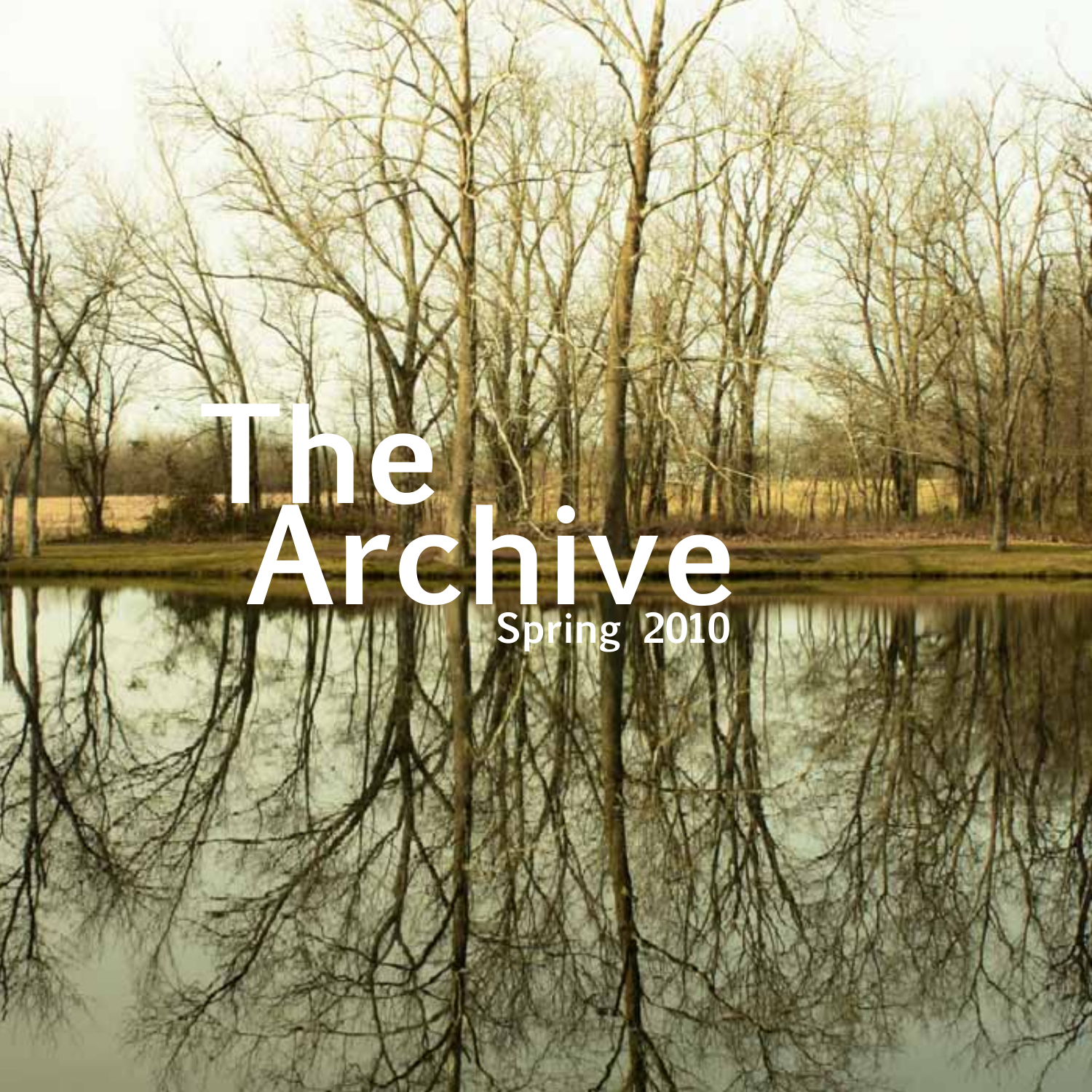■■ **Editors-in-Chief Designers Fiction Editor PPoetry Editor C Kevin Lincoln Maheen Shermohammed Katherine Buse Gustavo Alvarez Mary Fletcher King Gregg Tourville** Hippomene - **Ashley Chang 2 O** . . ■■■ This is an Apology - **Melissa Miller** 5 **N** Mendelian Error - **Elizabeth Beam** 6 8 E  $\Box$ **T** Mermaid Marie - **Courtney Han** 9 **Editorial Staff Established in 1887, The Archive is Associate Editors Patrick Baker L**one of the oldest continuously pub-**Amanda Auerbach** In My Mind - **Tracy Gold** 19 **Ryan Brown Elizabeth Beam lished literary magazines in the United Katie Chun Valerie Henry States and the oldest student publica-Chris Donati** mother-of-pearl - **Katie Chun** 19 **E Shining Li tion at Duke University. The Archive is Bonnie Fishel published twice a year through the Un-Paul Fullerton dergraduate Publications Board of Duke Daniel Fishman** The Singularity - **Katherine Buse** 30 **Cover Photo: University, Durham, N.C., and is printed Lucy Goodson** Michael **Jessica Nicholson by The Publishing Place. The Archive N McCreary** To Watch Him Sleep - **Kevin Lincoln** 32 **Neha Sharma welcomes submissions from all under-Back Cover: Joy Tsai The Contract of the Contract of the Contract of the Contract of the Contract of the Contract of The Contract o graduates. Gregg Elizabeth Van Brocklin** Moonshine - **Jessica Nicholson** 38 **Tong-Tong Xiang Tourville All submissions received are read by the editorial staff, and authors' Lizz Yeh** Eeny, Meeny, Miny, Mo - **Kimberley Goffe** 40 **T Sunhay You names do not appear on manuscripts during the evaluation and selection**  Ode to *El Choque* - **Elizabeth Beam** 44 **Sdukearchive@gmail.com process. All material © 2009 by The Archive. All rights** Five Reasons for Choosing Popsicles over Death: A **www.dukearchive.wordpress.com revert to the authors upon publication.** Poem for Walt Whitman - **Melissa Miller** 46  $\blacksquare$ 

. . .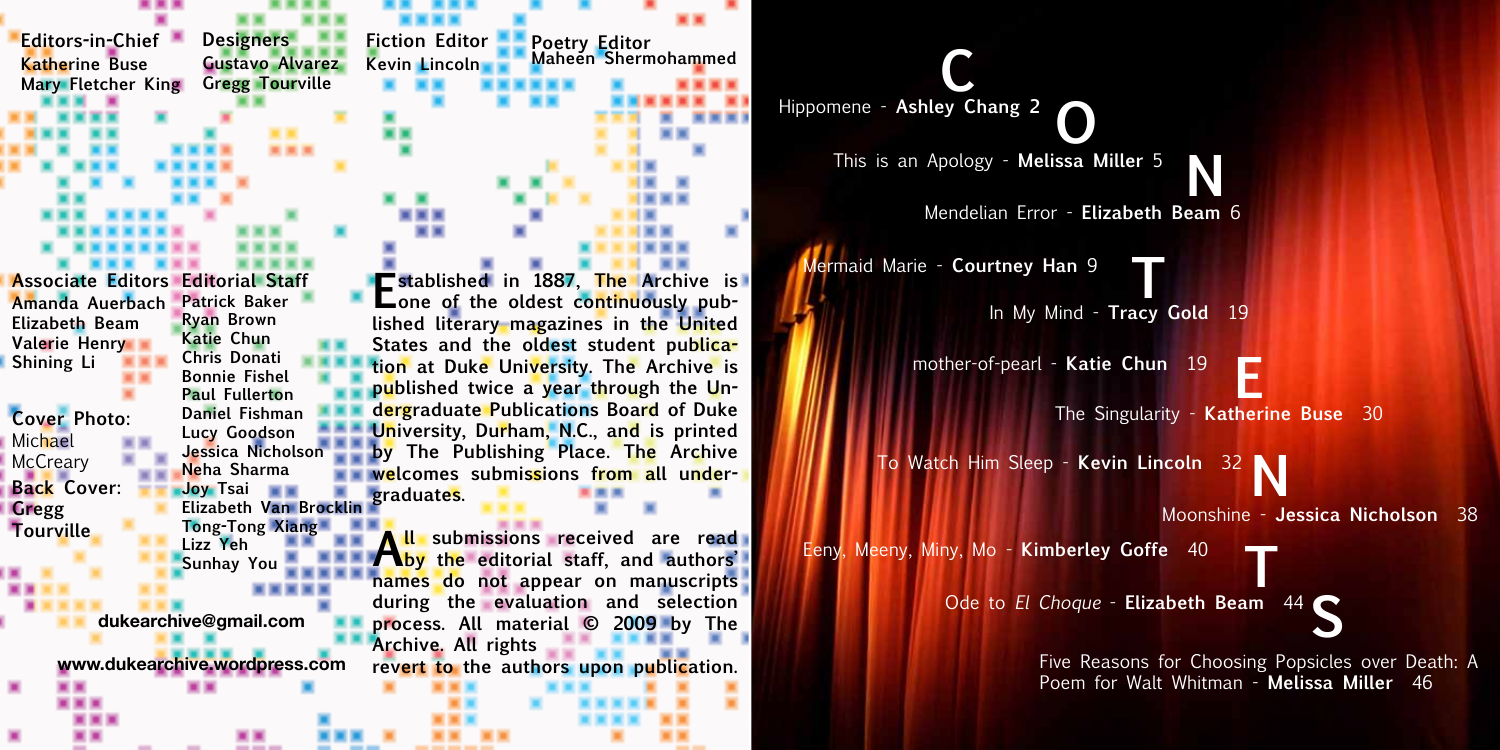There is the one drop<br>rule in mixing paints:<br>just one and stir and let<br>the colors coalesce<br>before you drip before you drip one more until<br>until<br>until

**6**

red is pink is flush as flesh.<br>In genetics, though, rules behave<br>more like general guidelines.<br>The color wheel spins out<br>of control,

hues suffuse instead of sum,<br>and sometimes a Czech and a Syrian<br>add up to a fair-haired, freckled American.<br>It's all a matter, according to Mendel,<br>of dominance. Do you have what<br>it takes? Are you so potent<br>as to stain the human race human race

with one iota of ovum, of sperm?<br>Imagine the face of the world's child, one<br>in whom all pigments converge, and the muck<br>that would surge up from the tawny tans and whites,<br>reds, yellows, blacks splashing over<br>like a riot i

You emerge random<br>and elegant from the chaos<br>like a Jackson Pollock slapdashed there,<br>chromosomes frayed into brushes, each drop<br>of dye dollopped haphazard in a moment of disaster<br>and of pleasure. Accidents spill in like a

Mendelia Beam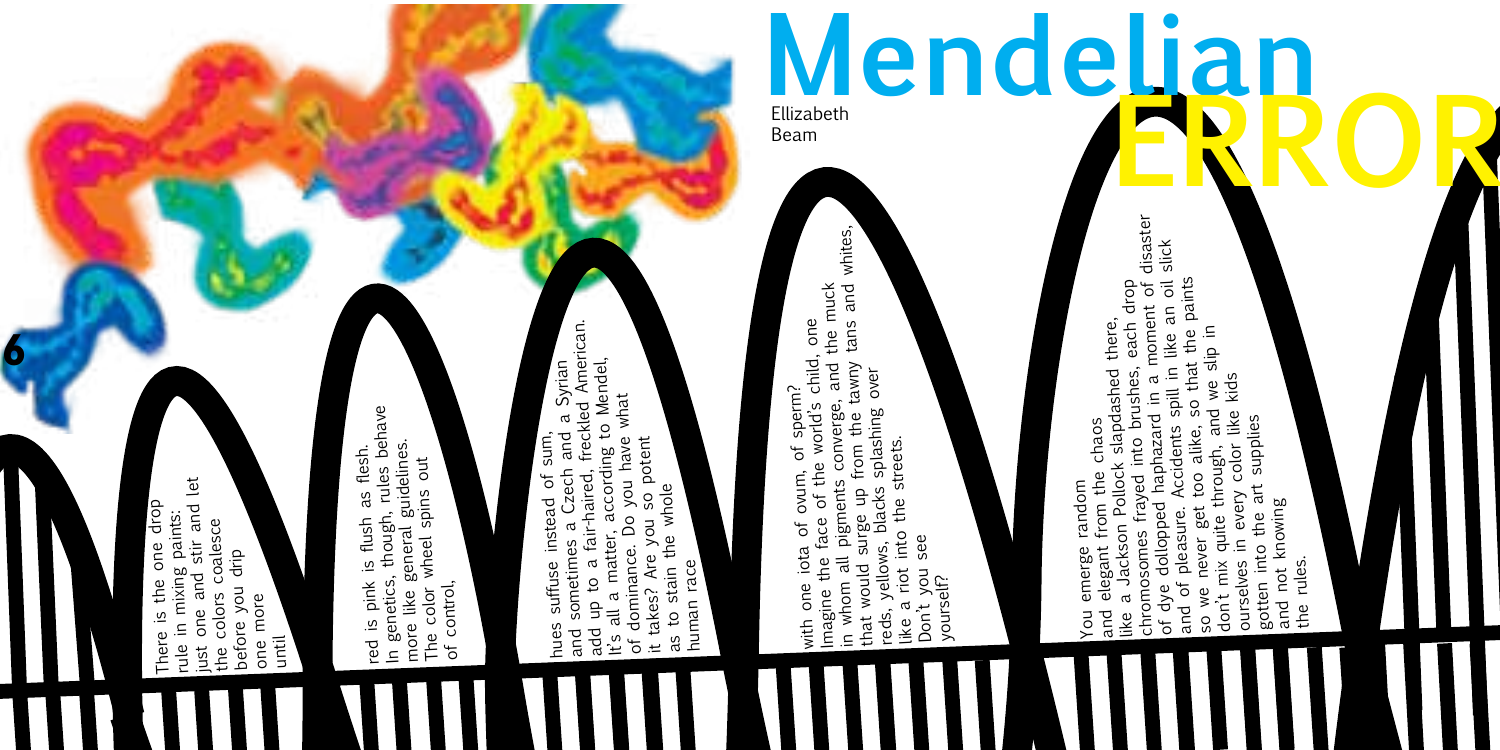"Accident causes fracture of third and fourth lumbar vertebrae, three fractures of pelvis, eleven fractures of right foot, dislocation of left elbow, penetrating abdominal wound caused by iron handrail entering left hip, exiting through vagina and tearing left lip. Acute peritonitis. Cystitis with catheterization for many days..... Sensation of constant fatigue and at times pain in backbone and right leg, which now never leave her." -Dr. Henriette Begun regarding his patient Frida Kahlo, 1926

Rap-a-tapping the beat on the floor, she hums a balada amid the engine's rattle and rumble until-hush. She gasps as the trolley comes slowly closer and closer-a crash, a jumble,

a steel rod in her

all stop-

neck. ribs.

pelvis,

uterus. piercing soft red mango flesh, jutting from the lips between her legs. Her pupils, seeds of the peeled and juicy fruit, dash.

> dart in a panic about the lucid vision of a nightmare.

She's maimed, but she dances-

a *bailaring* flush to the bus floor, her merengue partner she guides with writhes. The moans that are her music.

the blood red pain, the flashes of hands. tongues. throats. lips. metal slicing flesh like a knife through melon, flecks of dust drift softly, lightly, yellow in the whitewash of sunlight. A gold nimbus, metallic flakes cascade onto the prima *bailarina* as a spotlight having flared from one white paper cup when a man, cradling brushes and oils and the precious chalice of gold, jerked by el choque, flung up arms in surrender, baptizing the saint in a shower of gold. Just like so, the painter passed on his art, sprinkling what was left for him to paint onto what was left of Frida.

Now look at the broken china doll dancer, arms twisted in a halo through a craze of hair, thighs thrashing through pooling red like thick skirts sticky with sweat. Baila, Frida, baila on your mechanical pole axis. But she only poses there, contorted like a cripple, or a bailarina, posed.

Elizabeth **Beam** 

## OPENSER. EL CHOOUE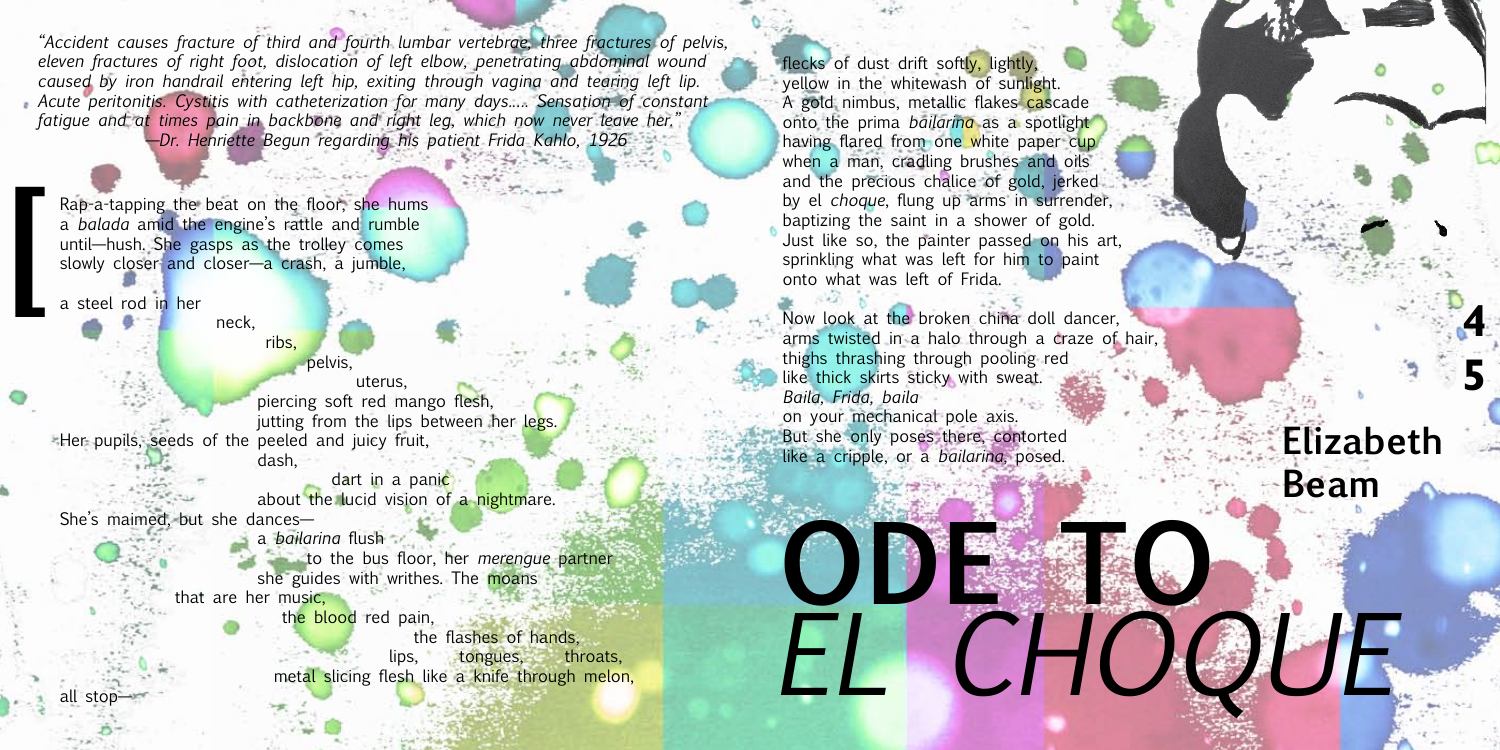**& PHOTOGRAPHY**

**ART** 

**Nicolas Altemose: 6, 26 Marissa Bergmann: 48 Kal Chapman: 40 Lucy Goodson: 14 Rachel Hammer: 27 Elliot Johnson: 39 Michael Ma: 2, 4, 18, 19, 23 Jon Silverman: 5, 20, 43 Matthew Slayton: This Page Olly Wilson: 11 Lisa Bevilacqua: 1, 32 Yuhan Chiueh: 8**

**All other graphic elements were created by Design editors**